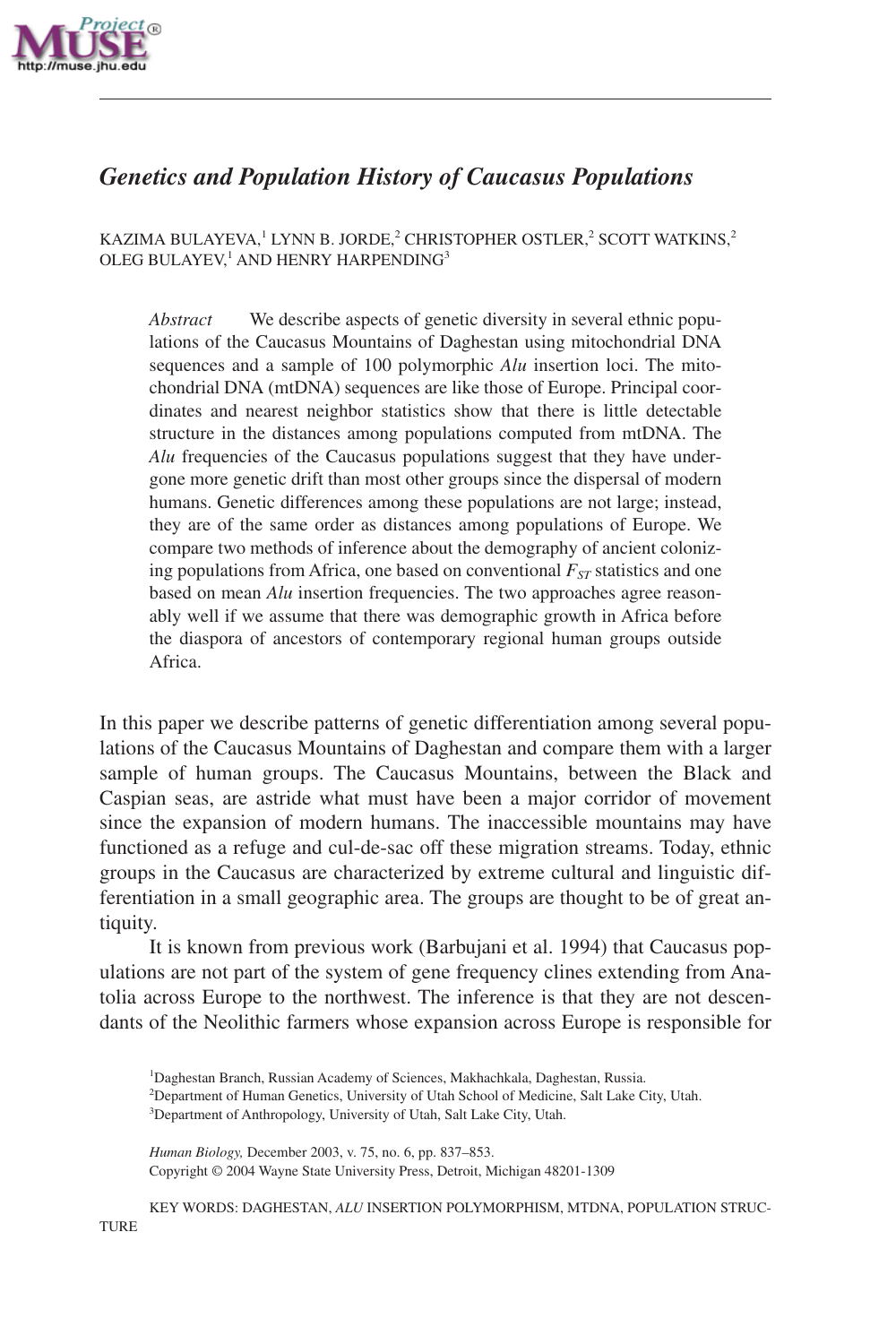the gene frequency clines. They may be, instead, descendants of the earlier "layer" of the population of Europe. In this they are like Basques, and indeed some linguists see a genetic relationship between Basque and Caucasian languages. The most extreme lumping (Ruhlen 1994) places Caucasian languages with Basque, a Siberian language with few speakers, Chinese and related languages, and the Athapascan languages of North America.

Daghestan is a southern Russian republic between the Black and Caspian seas. The southern two-thirds of Daghestan is in the Caucasus Mountains, reaching 2000–4000 meters above sea level. The northern third is a flat plain that extends along the western shores of the Caspian Sea (Figure 1). The republic of roughly 50,000 square kilometers has a population of about two million people. While many of them are urban, there remain many isolated ethnic groups that rely on subsistence agriculture, herding, and craft production, especially in the difficult Caucasus Mountains.

Many rural people live in remote mountain villages, known as auls, which have been geographically and reputed to be genetically isolated for thousands of years (Bulayeva 1991; Gammer 1994). These auls often exhibit unique customs, languages and dialects, and architectural styles. They are characterized by elevated rates of inbreeding, encouraged by Muslim traditions of marriages within families. Migration from highland to lowland regions has occurred for some of the groups, leading to outbred populations residing either in large lowland agricultural villages or cities. Within the auls valuable properties (e.g., farming terraces and sheep) usually were kept in the same family from one generation to the next by arrangement of marriages within the family.

The region has been predominantly Muslim since the 12th to 14th centuries. Before the introduction of Islam many groups were Christian (Aglarov 1988; Gadjiev 1971), but there was little Byzantine presence in the region. In the latter part of this millennium Daghestan was a locus of conflict among the Ottoman, Persian, and Russian empires.

The mountain auls have undergone remarkable linguistic and ethnic differentiation. There are auls of goldsmiths, woodcarvers, tinsmiths, boot-makers, dancers, singers, and many more. But the main occupations of highlanders are growing crops, primarily on hillside terraces, and stock raising, primarily sheep. Despite the harsh environment highlander groups have persisted for many centuries. In fact, some of them may have contributed to the initial exploitation of some important world crops on the hillside terraces (Vavilov 1936).

### **Materials and Methods**

**Populations.** We describe HVS-I mtDNA sequences from five Daghestan populations: Kubachi, Novo-Kurush, Novo-Mehelta, Urkarah, and Stalskoe, as well as *Alu* insertion frequencies in a partially overlapping sample of populations: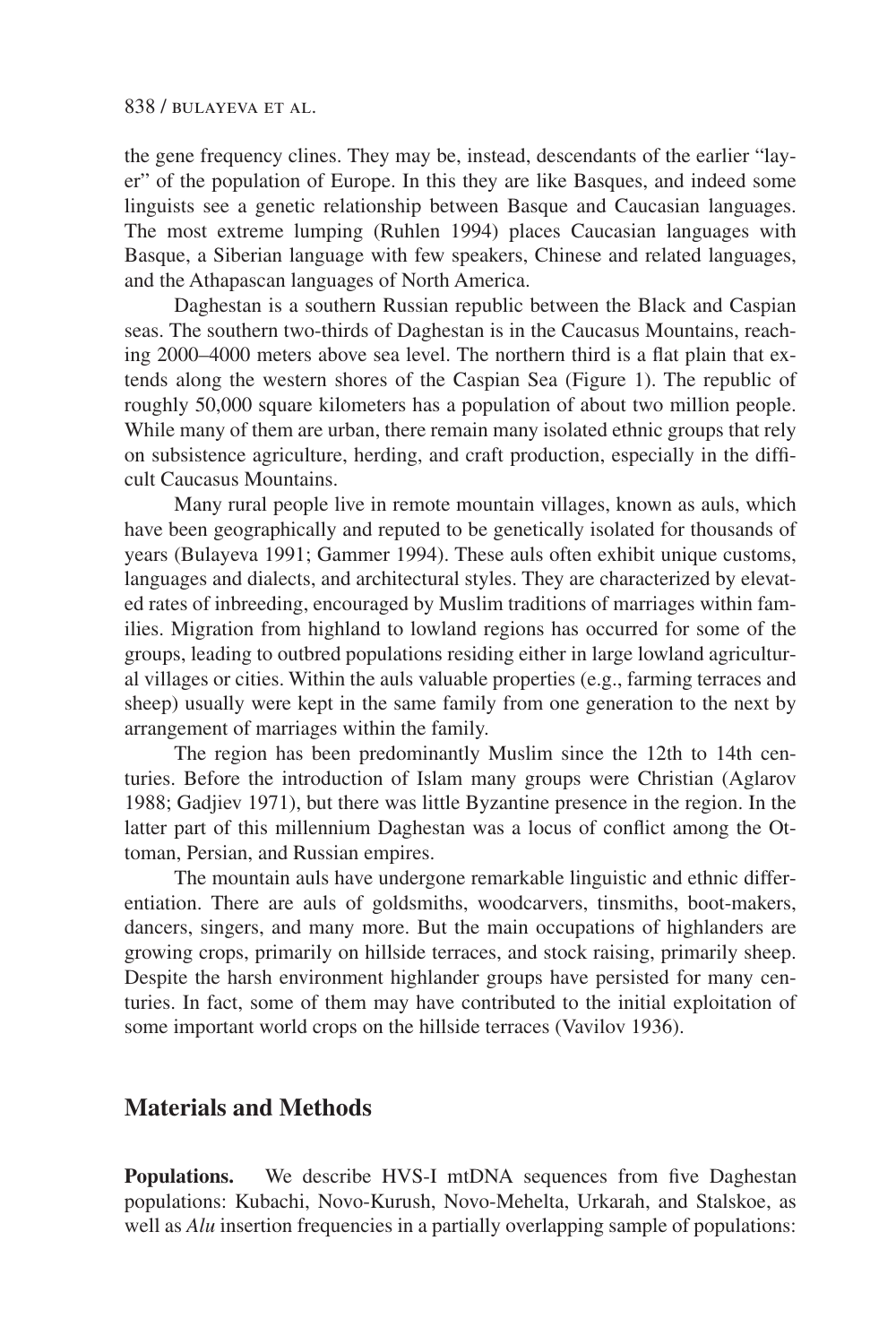

**Figure 1.** Map of Daghestan showing groups in the sample. 1: Novo-Kurush; 2: Kurush (Ethnic Lezgins); 3: Stalskoe (Ethnic Kumiks); 4: Novo-Mehelta; 5: Mehelta (Ethnic Avars); 6: Makhachkala (Mixed Ethnic, the capital city of the Daghestan); 7: Urkarah (Ethnic Dargins); 8: Kubachi (Ethnic Kubachians).

Kubachi, Urkarah, Stalskoe, Nogais, and Makhachkala. We compare both sets of data with comparable data from other populations.

- Makhachkala is the capital city of Daghestan, populated by people of all the ethnic groups of Daghestan and of many other Caucasian and Russian groups.
- Urkarah is one of the regional centers of Ethnic Dargins. The population of Urkarah is about 3000, half of whom are immigrants from neighboring smaller villages. Most of the population farms and raises sheep.
- Kubachi is a village of goldsmiths and silversmiths, well known in Europe and the East for this craft and, earlier, for arms and armor since the 11th century A.D. With a population of  $2500$ , it is in the highlands at  $2000$ meters. In the last nine generations there were only ten marriages outside the village: nine men and one woman married out. Most marriages are between first and second cousins.
- Novo-Mehelta. Mehelta is one of the regional centers of largest Daghes-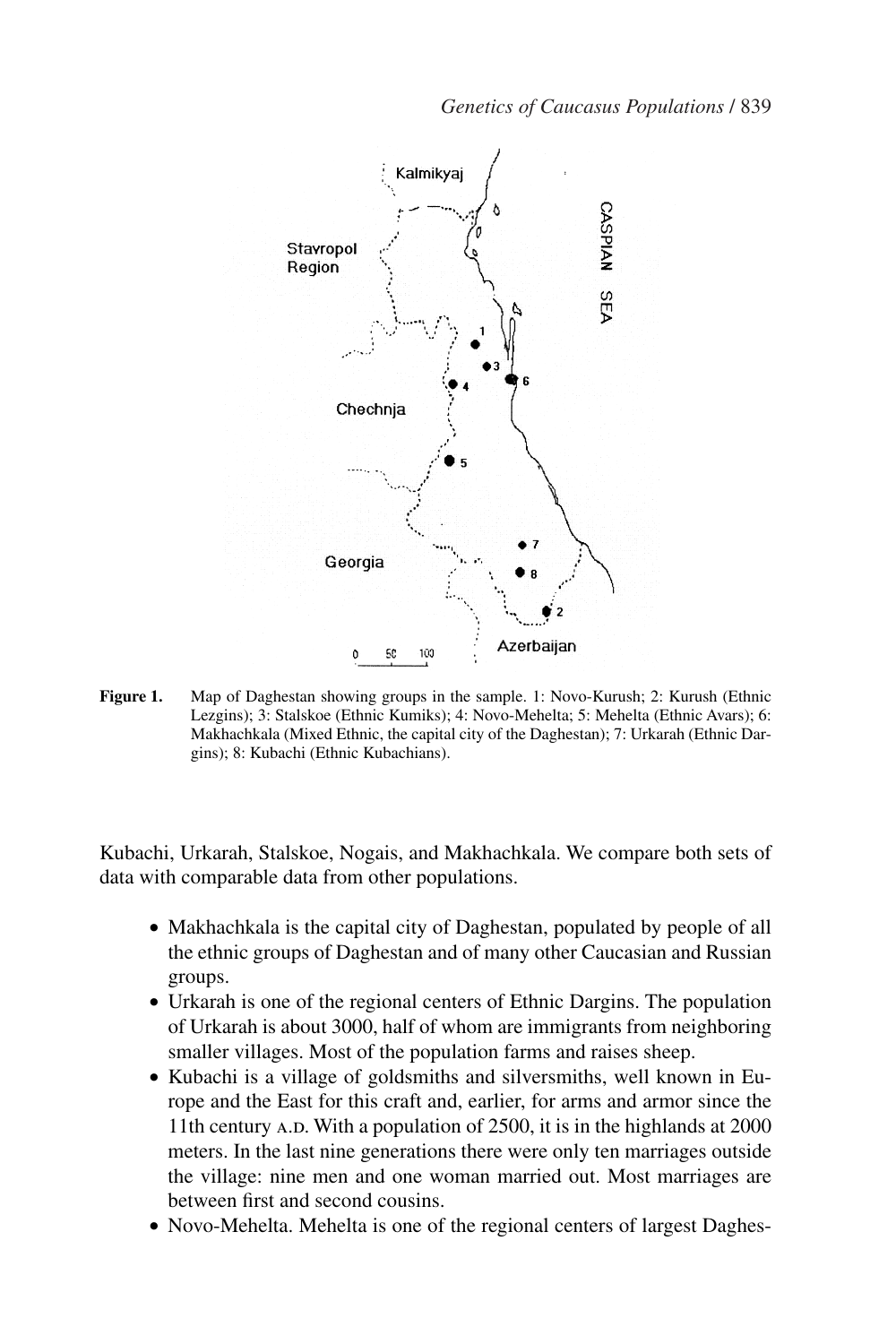tan Ethnic Group, Avars. In 1944 about half of the population of Mehelta was moved to a new settlement in the lowlands called Novo-Mehelta.

- Kurush is a highland aul of ethnic Lezgins at 3000 meters above sea level. They speak a unique dialect of the Lezgin language. In 1957 many inhabitants were forced to relocate to a new lowland village called Novo-Kurush.
- Stalskoe is a village of an aboriginal lowland ethnic group called Kumiks. They speak a dialect related to Turkish. Kumiks have a relatively low degree of inbreeding since they traditionally have been more open to intervillage marriages than other groups.
- Nogais are reputed to be descendants of the Nogai horde, a relict of the Mongol invasions of the early part of the last millennium.

**Mitochondrial DNA.** We have sequenced 410 base pairs of mitochondrial DNA (mtDNA) HVS-I in 114 individuals from five Daghestan groups. For comparison we used several hundred sequences from Europe, East Asia, Africa, and India described in Jorde et al. (1995); some additional Central African sequences from the Jorde laboratory from Hema, Alur, and Pygmies; Mongolian sequences from samples furnished by Ews Zeitkowics; and Georgians, Ingushians, Chechenians, Abazinians, Armenians, Azerbaijanians, and Cherkessians from the Caucasus region published by Nasidze and Stoneking (2001) and available at www. hvrbase.org. Altogether we had 1131 HVS-I mtDNA sequences. We then eliminated missing values and uninformative sites from the data by deleting any nucleotide position at which there were more than five sequences with missing values or at which the sample was monomorphic, then eliminating any sequence with any missing value. There remained 219 nucleotide positions in 1100 individuals for statistical analysis. Table 1 gives the sample sizes for each population.

Our statistical analysis follows Harpending and Jenkins (1973), treating each nucleotide position as a locus. Nucleotide frequencies at each position are normalized by division by  $\sqrt{p(1-p)}$ , where *p* is the world mean nucleotide frequency, yielding a  $k \times l$  matrix *Z*. The *k* rows correspond to populations, while each of the *l* columns corresponds to an allele or, in the case of DNA sequences, a nucleotide position. The singular vectors of *Z*, each multiplied by the corresponding singular value, are then principal coordinates that can be plotted to show least squares optimum pictures of genetic distances among populations, while the distances themselves are computed simply as squared Euclidean distances between population centroids along the normalized frequency axes. A convenient way of doing the calculation is to compute  $r = ZZ<sup>t</sup>/1$ : the diagonal entries of  $r$  are genetic distances of each population from the overall centroid, the average of these is the statistic  $R_{ST}$  that we treat as an estimator of Wright's  $F_{ST}$ , and the genetic distance between populations *i* and *j* is just

$$
d_{ij} = r_{ii} + r_{jj} - 2r_{ij}.\tag{1}
$$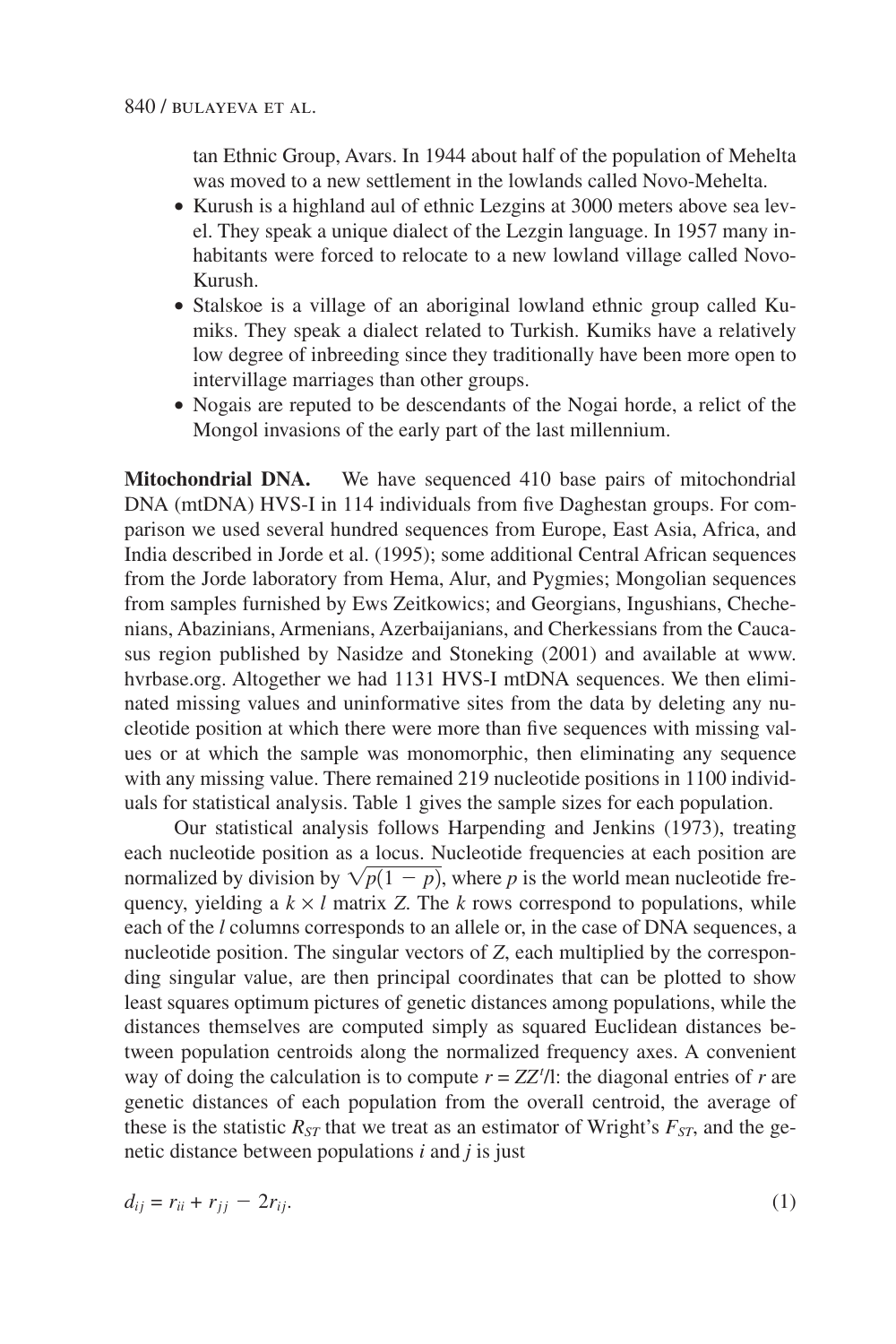|                 |             |             |                | Distance to    |
|-----------------|-------------|-------------|----------------|----------------|
|                 | Sample      | Distance to | <b>Nearest</b> | <b>Nearest</b> |
| Population      | <b>Size</b> | Centroid    | Neighbor       | Neighbor       |
| Mongolians      | 19          | 0.15        | French         | 0.18           |
| Chinese         | 16          | 0.06        | Middle caste   | 0.09           |
| Japanese        | 20          | 0.08        | Middle caste   | 0.11           |
| Kubachi         | 27          | 0.17        | French         | 0.19           |
| Malay           | 6           | 0.12        | N. European    | 0.15           |
| Vietnamese      | 9           | 0.07        | N. European    | 0.11           |
| Hema            | 18          | 0.11        | Nande          | 0.14           |
| Novo-Mehelta    | 31          | 0.03        | Georgian       | 0.08           |
| Cambodian       | 12          | 0.09        | French         | 0.12           |
| Upper caste     | 61          | 0.06        | Middle caste   | 0.04           |
| Nande           | 18          | 0.05        | Nigerian       | 0.10           |
| Stalskoe        | 28          | 0.04        | N. European    | 0.07           |
| Abazinian       | 74          | 0.13        | N. European    | 0.06           |
| Middle caste    | 112         | 0.06        | Upper caste    | 0.04           |
| Alur            | 9           | 0.03        | Pygmy          | 0.14           |
| Finns           | 20          | 0.04        | N. European    | 0.06           |
| Georgian        | 53          | 0.06        | N. European    | 0.03           |
| Armenian        | 76          | 0.05        | N. European    | 0.05           |
| Lower caste     | 67          | 0.06        | Middle caste   | 0.07           |
| Azerbaijanian   | 32          | 0.05        | Armenian       | 0.06           |
| Cherkessian     | 44          | 0.06        | Georgian       | 0.06           |
| <b>Italians</b> | 17          | 0.04        | N. European    | 0.04           |
| Urkarah         | 29          | 0.05        | N. European    | 0.05           |
| Poles           | 10          | 0.04        | N. European    | 0.04           |
| N. European     | 69          | 0.03        | French         | 0.03           |
| Chechenian      | 23          | 0.05        | N. European    | 0.05           |
| Ingushian       | 35          | 0.06        | N. European    | 0.05           |
| French          | 20          | 0.03        | N. European    | 0.03           |
| Nigerian        | 24          | 0.11        | Nande          | 0.10           |
| Novo-Kurush     | 24          | 0.06        | N. European    | 0.05           |
| San             | 14          | 0.17        | Nguni          | 0.15           |
| Tsonga          | 14          | 0.09        | Nguni          | 0.06           |
| Nguni           | 13          | 0.10        | Tsonga         | 0.06           |
| Pygmy           | 37          | 0.19        | Alur           | 0.14           |
| Sotho/Tawa      | 19          | 0.17        | Nguni          | 0.09           |

**Table 1.** Source Populations of MtDNA Sequences, Sample Sizes, Genetic Distances from the World Centroid, Nearest Neighbor, and Distance to Nearest Neighbor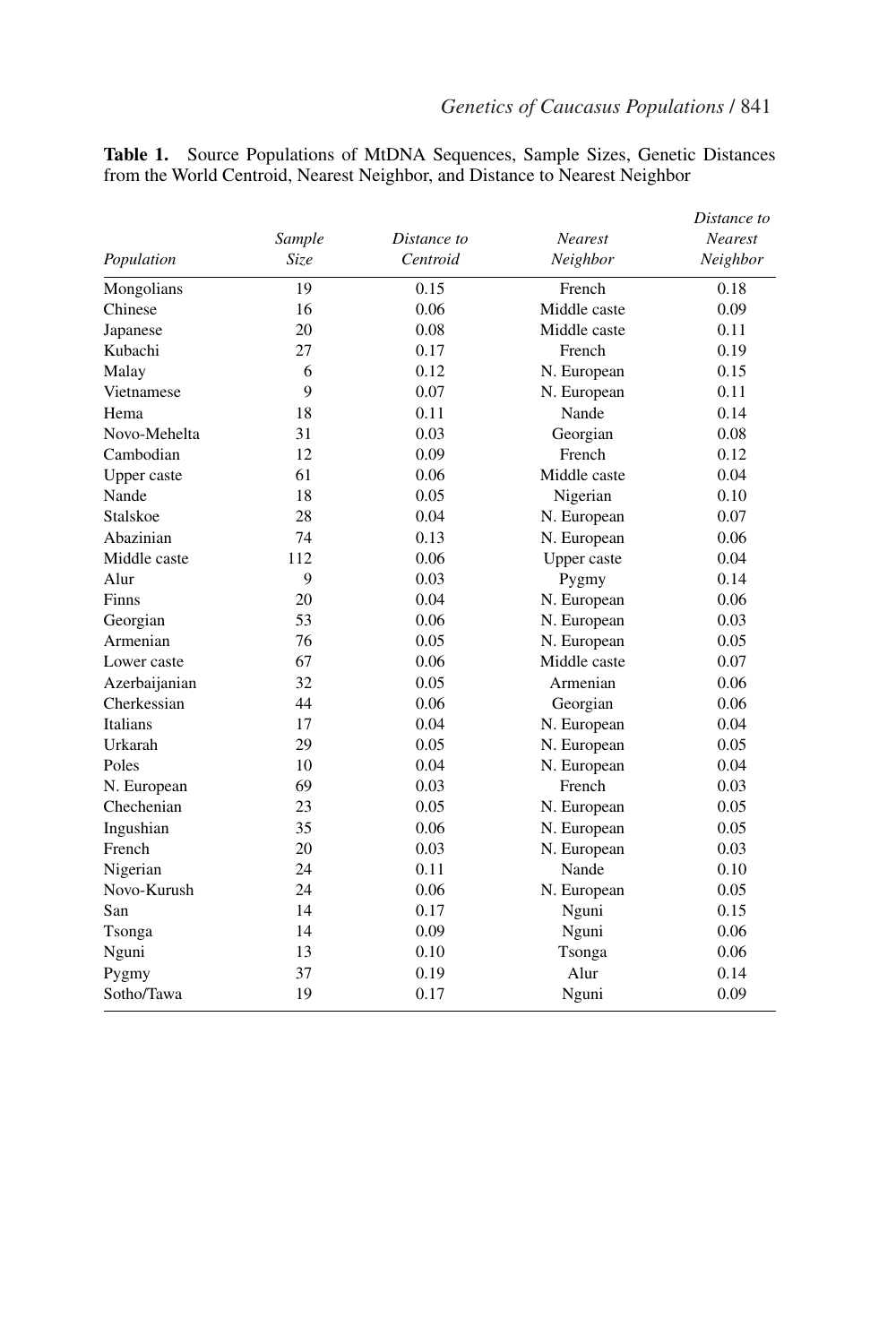This computation procedure is algebraically equivalent to other standard procedures for studying sequence data. For example, the genetic distance between populations is the mean pairwise difference between them less the mean within-population pairwise difference, divided by the overall mean pairwise difference.

Many statistical analyses suppose that populations are drawn from a larger universe of populations, leading to bias corrections of various kinds. We treat the sample as a world and do not do any such bias corrections. Instead, we view the analysis simply as geometry in several dimensions.

*Alu* **Insertion Polymorphisms.** We describe frequencies at 100 *Alu* insertion polymorphisms from 184 individuals of five Daghestan populations. Details of the ascertainment and typing procedures along with comparative data from European, African, Indian, and East Asian populations are given in Watkins et al. (2002). These loci, scattered widely over the nuclear genome, were ascertained by finding them in sequence from the Human Genome Project; that is, they were each ascertained in a single human chromosome. An important characteristic of *Alu* markers is that the polarity of the locus is always known: the ancestral state is the absence of the *Alu*. The ascertainment mechanism together with the polarity must be accounted for in the analysis of these loci, so some of our methods may be unfamiliar.

Rogers and Harpending (Rogers and Harpending, in preparation) discuss a model in which an array of populations is descended from an ancestral source population. *Alu* insertions in this source population varied in frequency according to some distribution determined by population size and history. If in the ancestral population a large sample of *Alu* loci were discovered or ascertained by scanning a single chromosome, then the mean frequency of the insertion in the ascertained loci is called the "biased mean" frequency Π of *Alu*s in the ancestral population. In a population that has been of constant size for a long time, the distribution of the biased frequencies is uniform so that the mean insertion frequency is  $\Pi = 0.5$ .

We cannot observe this ancestral frequency. Instead we scanned for *Alu*s in single chromosomes derived from a contemporary ascertainment population, then tabulated insertion frequencies in this population, finding that the mean insertion frequency is *Pa*. Rogers and Harpending show that

$$
P_a = \Pi + (1 - \Pi)r_{aa},\tag{2}
$$

where  $r_{aa}$  is the normalized or Wahlund variance of the ascertainment population, proportional to the total amount of genetic drift since the separation of the population from the ancestor (Harpending and Jenkins 1973). Similarly, the mean *Alu* frequency in another population *b* that is not the source of the ascertainment chromosome panel is

$$
P_b = \Pi + (1 - \Pi)r_{ab},\tag{3}
$$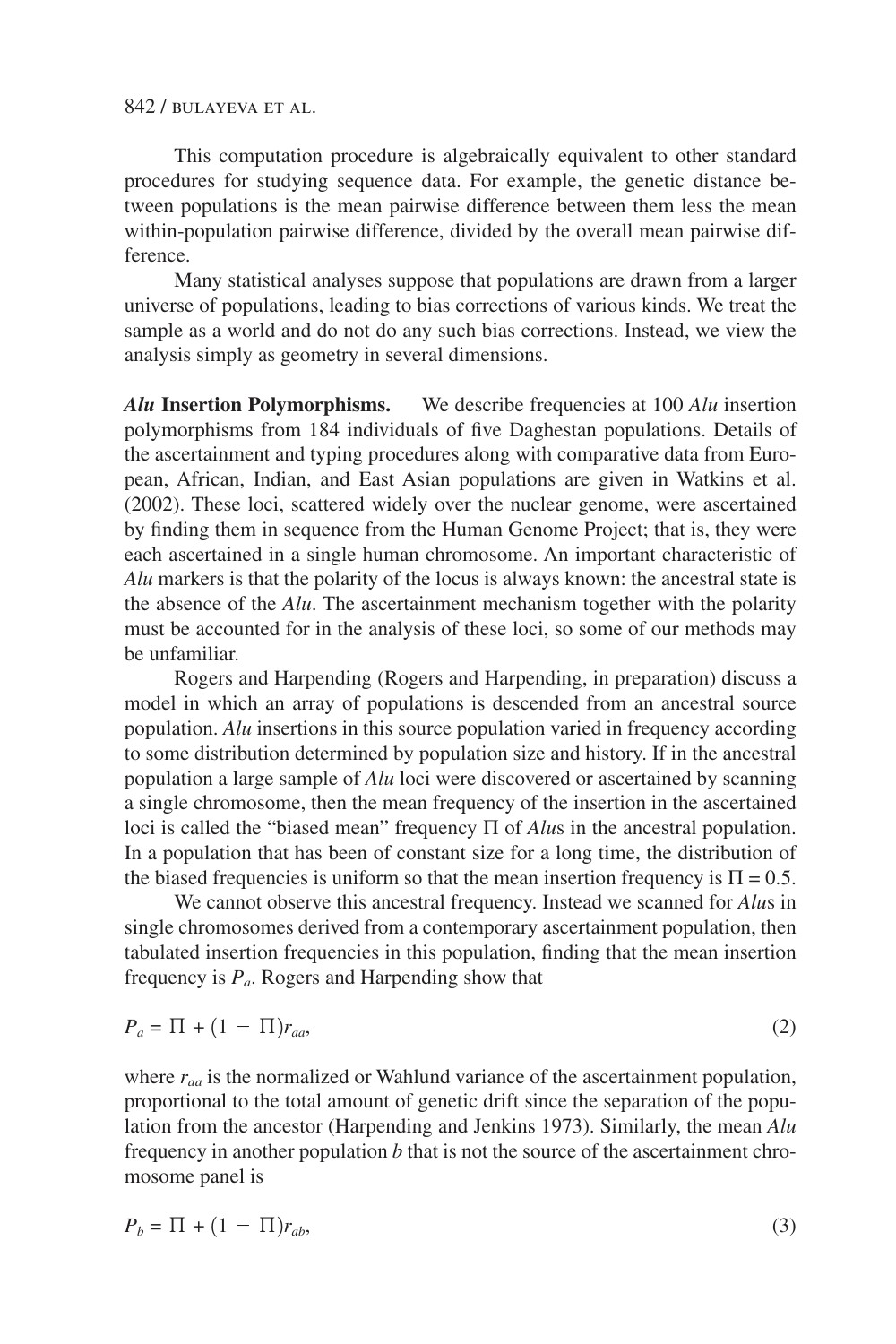where *rab* is the normalized or Wahlund covariance between populations *a* and *b.* Notice that if daughter populations *a* and *b* have been separated with no intermixture since their origin, then the covariance is zero and the mean frequency in population *b* of *Alu*s ascertained in chromosomes from population *a* is an estimate of the ancestral biased frequency Π.

*Alu* **Simulations.** We simulated *Alu* insertion frequencies using a standard coalescent algorithm (Hudson 1990) that allows stepwise changes in population size modified to simulate several subpopulations among which gene flow occurs. Our procedure was to repeatedly generate a gene tree and to choose a location uniformly distributed along the total branch length of the tree for an *Alu* insertion to occur. Each simulated tree was accepted with probability equal to the frequency of the *Alu* insertion in the ascertainment population in order to mimic our ascertainment procedure. When computing statistics about the sample of collected trees we weighted each tree according to the total branch length of the tree, since the probability of any *Alu* insertion is proportional to branch length.

# **Results**

**Mitochondrial Results.** Figure 2 shows the least squares best two-dimensional picture of mtDNA genetic distances among the six major population groups: East Asia, Europe, Africa, India, Caucasus, and Daghestan. It is apparent from the figure that both our mtDNA sequences from Daghestan and those of Nasidze and Stoneking (Nasidze and Stoneking 2001) are essentially European. Finer scale analysis of principal coordinates of our sample is rather uninformative. If we drop Africa from the computation, for example, the portrayal of distances is dominated by the difference between Asia and all the others. Dropping Asia, the dominant feature is the separation of the Daghestan population of Kubachi from all the others. We find that each successive coordinate essentially describes a single population.

Table 1 shows basic characteristics of our sample including, for each population, genetic distance to the world centroid and genetic distance to the nearest neighbor. Half the populations are closer to the world centroid than to the nearest neighbor. Further, nearest neighbors seem not to fall into any coherent pattern except within Africa. For example, the sequences most similar to those of Mongolians are those of the French. The Malays and Vietnamese are closest to northern Europeans, while the Chinese and Japanese are closest to middle-caste Indians. The pattern is that almost all the populations are sitting on something like a highdimensional sphere and there is little or no coherent grouping. Since mtDNA is a single locus, we should not be surprised to see such poor resolution of population relationships. This view of genetic distances computed from mtDNA shows that while interpretable patterns always emerge from principal coordinates analysis, they should be viewed with caution when they are derived from what is essentially a single locus.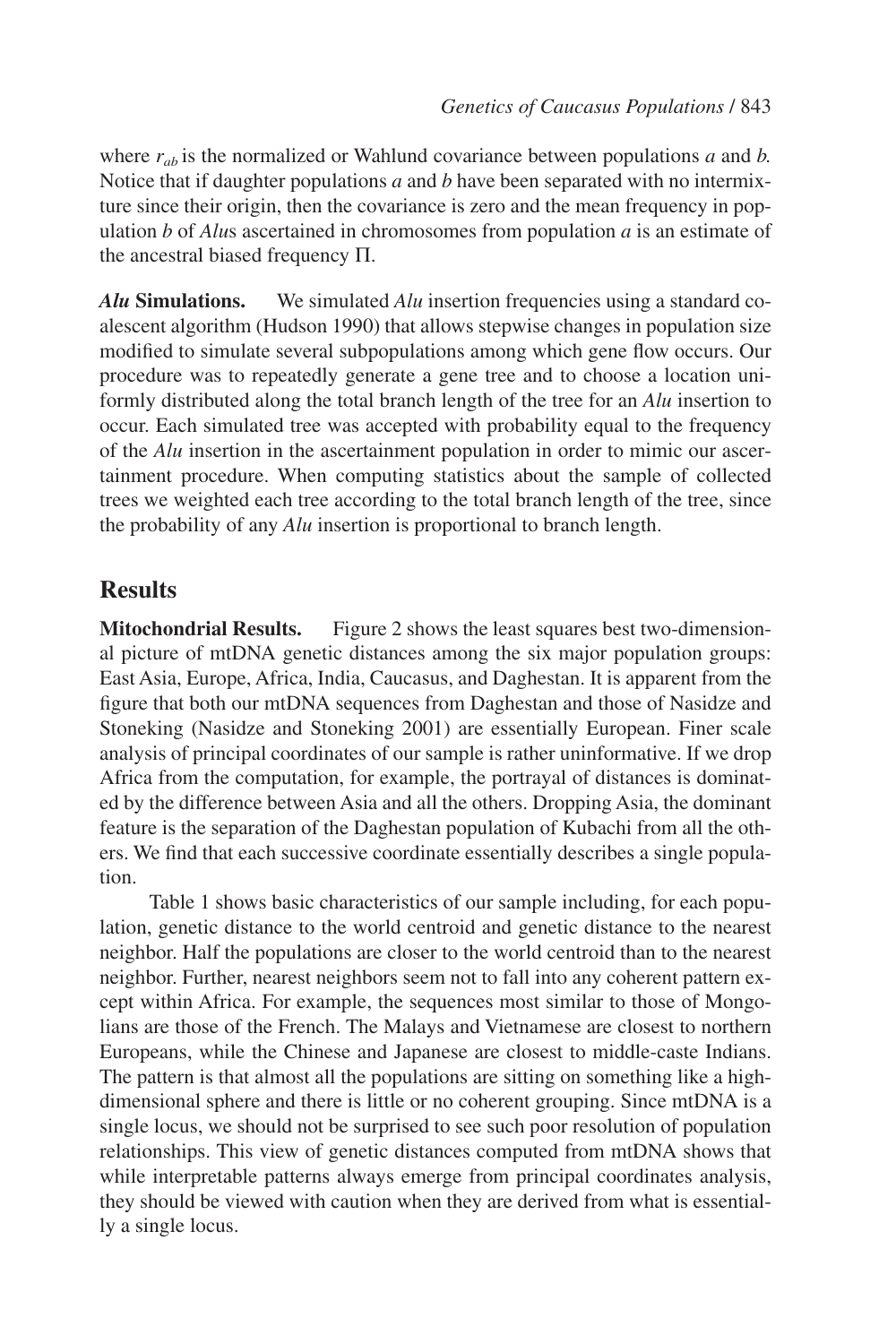

**Figure 2.** Principal components diagram from mtDNA sequence differences showing genetic distances among five population groups. "Caucasus" is the centroid of the samples from Nasidze and Stoneking (2001), "Daghestan" is the centroid of our Daghestan populations, and the others are the centroids of groups given in Jorde et al. (1995).

Estimates of  $F_{ST}$  from mtDNA should not be directly compared to estimates from nuclear markers. The effective size of mtDNA is roughly a quarter of that of nuclear loci, and the mutation rate is much higher. The former should make  $F<sub>ST</sub>$ larger, the latter should make it smaller. Computed from the mtDNA sequence differences,  $F_{ST}$  among all populations is 0.081, while among the six group centroids it is 0.026. Among the populations in our Daghestan sample,  $F_{ST}$  is 0.073, among the Caucasus populations it is 0.025, and among the European populations in the Jorde sample it is 0.043. For comparison, among African populations it is 0.105, among East Asian populations it is 0.075, and among Indian populations 0.012. Mitochondrial diversity with Daghestan is high, second only to that with the African populations, while diversity within the Caucasus sample of Nasidze and Stoneking is lower than that within Europe. (This contradicts the Nasidze and Stoneking finding that mtDNA diversity within their Caucasus sample was higher than diversity within Europe. Our sample of populations that we take to represent Europe is different from their sample of European populations.)

The relatively high between-population diversity among the Daghestan groups supports the hypothesis that they have been small and genetically isolated from each other for a long time. On the other hand, we show below using 100 *Alu*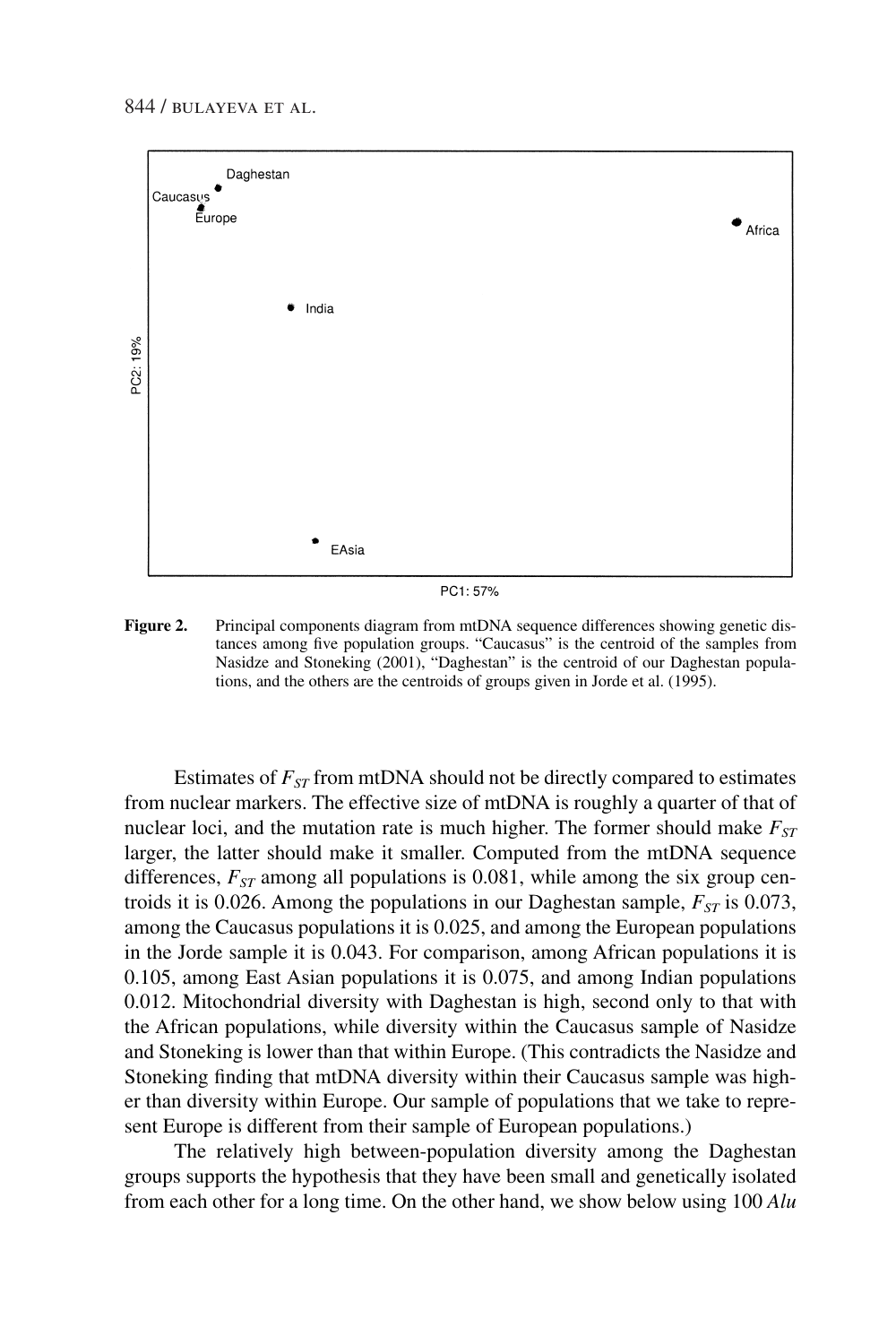loci that there is no elevated among-group diversity in Daghestan at all. Mitochondrial and nuclear markers might respond differently to brief bottlenecks because of the one-to-four difference in effective size, and they might differ because of sex differences in migration among groups. However, simulations of  $F_{ST}$  in subdivided populations show that the variance from locus to locus is very large and that the apparent discrepancy here between the mtDNA and the *Alu* findings most likely reflects statistical fluctuation.

Figure 3 shows mtDNA mismatch distributions from the Jorde laboratory with the Daghestan populations labeled with capital letters. The pattern is that mismatch means are highest in Africa, lower in Asia, and lowest in Europe. The populations from Daghestan show higher mean pairwise differences than those from Europe, but lower than those from Africa, supporting the idea that Daghestan populations are in a sense "older" than European populations to their west. This idea is in accord with the observation that Daghestan populations are not part of the large-scale cline across Europe thought to represent the expansion of Neolithic farmers.

*Alu* **Results.** Equations (2) and (3) show that biased gene frequencies of *Alu*s can be regarded as covariances rather than as simple gene frequencies. On the other hand, our simulations show that it is not unreasonable to treat them as ordinary gene frequencies for the purposes of computing genetic distances, principal coordinates, and such, but there is no good theory yet about what the results mean. For example, we have found from simulations that  $F_{ST}$  statistics computed from biased *Alu* frequencies are essentially the same as those computed from nuclear markers other than *Alu*s.

We show in Figure 4 a principal coordinates diagram portraying genetic distances among five Daghestan populations together with group centroids of Europe, Asia, and India. The dominant feature along the first coordinate is the separation of Asia from the other populations, and the dominant feature along the second is the separation of India. The Daghestan populations are very close to Europe except for two, the Nogais and the Kubachians. The Nogais are much closer than the Kubachians to Asia in agreement with their reputed origin as a relict of the Mongol invasions. The Kubachians are simply divergent from the other Daghestan populations as well as the continental centroids, and this divergence was also apparent in their unusual mtDNA sequences.

With all the separate populations in our groups included, the computed  $F_{ST}$ for the world is 0.132, while among the five major group centroids it is 0.086: approximately two-thirds of the diversity is among our major groups, while the rest is within them.  $F_{ST}$  values within major groups are: Africa, 0.075; Asia, 0.049; India, 0.047; Europe, 0.031; and Daghestan, 0.029. Daghestan shows no more among-population diversity than Europe and conspicuously less than the other continents. The indication from mtDNA of elevated among-population diversity in Daghestan is likely to be a statistical artifact, but it might reflect sex differences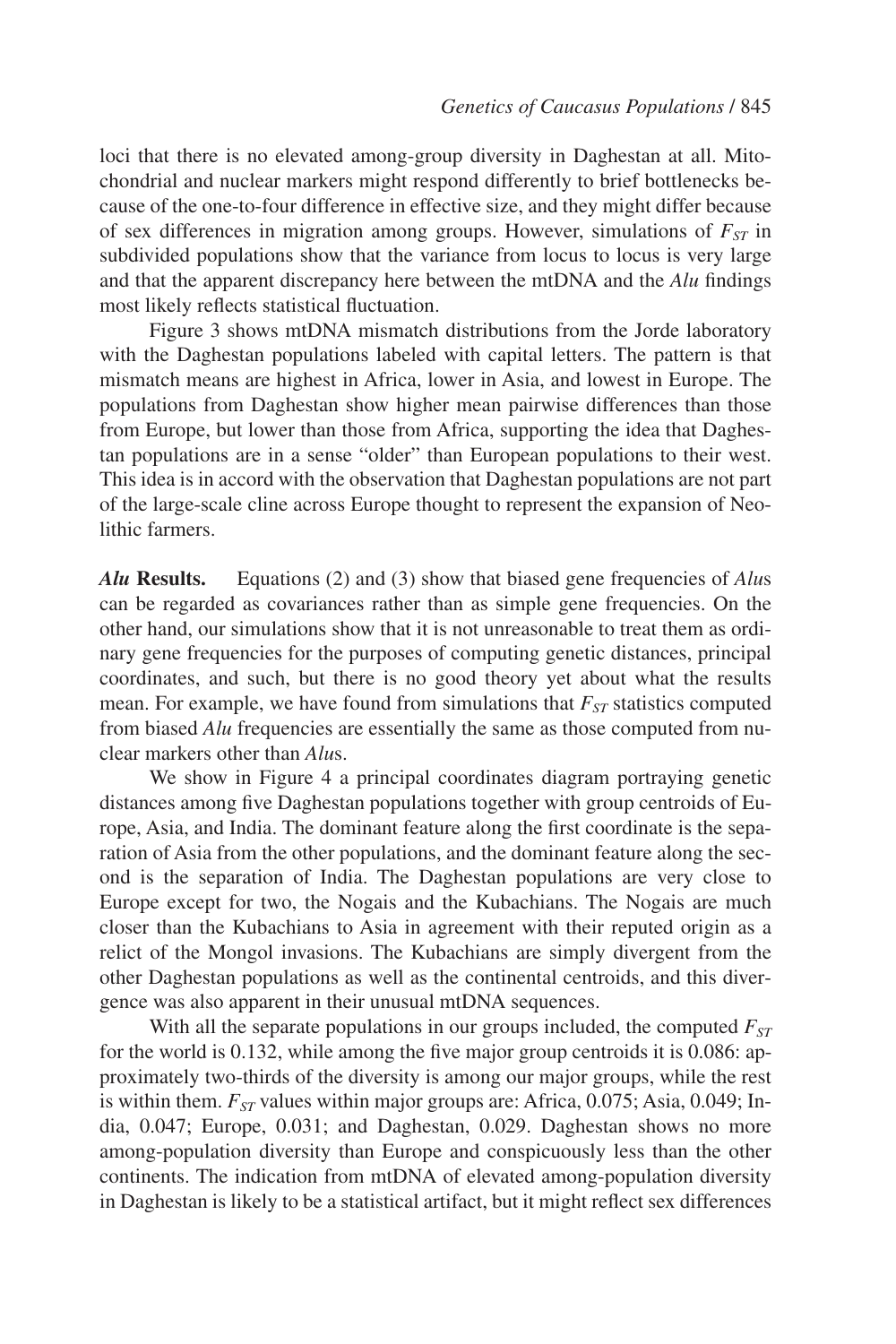### 846 / bulayeva et al.



**Figure 3.** Comparison of some world mtDNA mismatch distributions. The Daghestan populations of our study are labeled in capital letters.



Figure 4. Principal components diagram showing genetic distances among five Daghestan populations and the group centroids of populations of Europe, Asia, and India.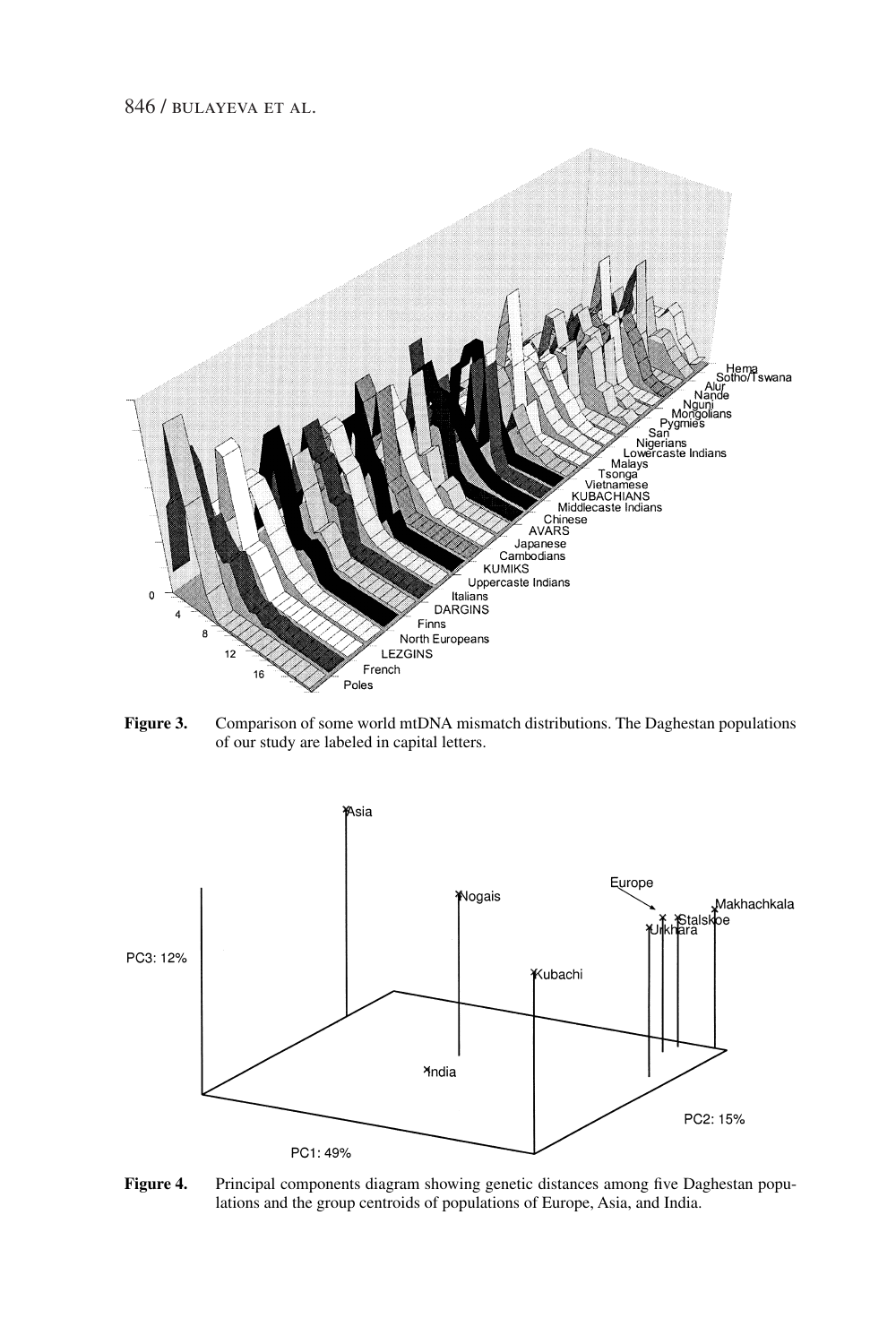in migration or the fourfold difference in effective size between nuclear and mitochondrial DNA.

Table 2 shows the mean frequency of *Alu* insertions in each of the populations we have studied along with group means in boldface. The high mean *Alu* frequencies of the Daghestan populations are striking. In spite of the apparent similarity in terms of genetic distance to populations of Europe, mean *Alu* frequencies in Daghestan populations are conspicuously higher than those of other European populations and are matched only by the Vietnamese and Cambodians. African populations, on the other extreme, have low mean frequencies. The world seems to be divided into an African clump and a non-African clump, with the only intermediate populations the tribal populations of India, Mariagond, and Santal. African populations in our sample have mean *Alu* frequencies around 0.46, as shown in Table 2, while the mean frequency of *Alu*s in European populations is 0.56 and for Daghestanis slightly higher. This is a suggestion that these Indian tribal groups are representative of some earlier "layer" of colonization of that subcontinent because they have a lower covariance with the other large populations of Europe, Asia, and India (see equation 3). The Bushmen have the world's lowest mean *Alu* frequency, but the difference between them and other African populations is not statistically significant.

### **Discussion**

**Mitochondrial Sequences.** The results from analysis of mtDNA sequence diversity do not merit much discussion. While principal coordinates do display some structured relationships among populations, examination of nearest neighbors of populations showed that the strongest inference that ought to be made is that African populations are more similar to each other than they are to populations outside Africa. While  $F_{ST}$  among Daghestan populations is higher than the same statistic among the populations of Europe, there was no such pattern when we computed  $F_{ST}$  from 100  $Alu$  loci.

The mean pairwise divergence of Daghestan mtDNA sequences is higher than that of all other European populations, suggesting that the Daghestan populations were established earlier than those of Europe. Europeans, according to mtDNA, are considerably "younger" than the populations of Asia, India, and Daghestan.

**Average** *Alu* **Frequencies and the Multiregional Hypothesis.** There are two aspects of the *Alu* insertion frequency data that need to be explained. First, why is the biased mean *Alu* frequency roughly 0.5, and, second, why is the mean *Alu* frequency low in Africa and high in Daghestan and in several populations from southeast Asia?

Standard coalescence theory has an answer for the first question. In the case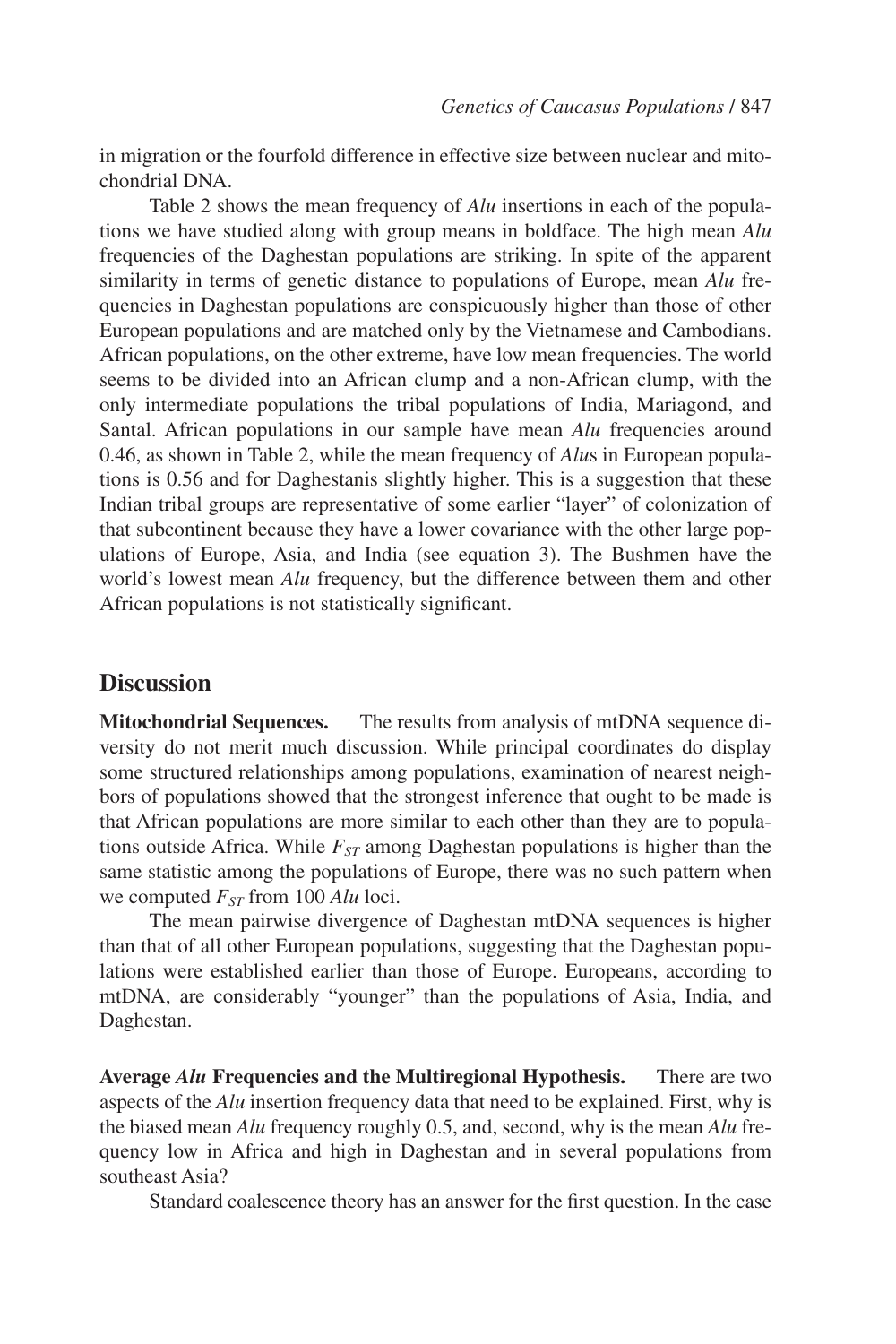#### 848 / bulayeva et al.

| Mean | Population                                                                    |  |  |
|------|-------------------------------------------------------------------------------|--|--|
| 0.43 | San                                                                           |  |  |
| 0.44 | Mbuti, Tsonga                                                                 |  |  |
| 0.45 | Biaka, Sotho                                                                  |  |  |
| 0.46 | Zaire Pygmy. Africa, Nguni                                                    |  |  |
| 0.47 | Nande                                                                         |  |  |
| 0.48 | Mariagond                                                                     |  |  |
| 0.49 | Alur                                                                          |  |  |
| 0.50 | Hema, Santal                                                                  |  |  |
| 0.51 |                                                                               |  |  |
| 0.52 |                                                                               |  |  |
| 0.53 | Khonda Dora                                                                   |  |  |
| 0.54 | Vysya, India, Japanese                                                        |  |  |
| 0.55 | Brahmin, Mixed Asian, Relli, Madiga, Mala, Poles, Malays, Finns, Kapu         |  |  |
| 0.56 | Stalskoe, Europe, Chinese, French, Northern European, Kshatriya, Yadava, Asia |  |  |
| 0.57 | Kubachi, Irula, Urkarah, Vietnamese, Daghestan, Nogais                        |  |  |
| 0.58 | Makhachkala, Cambodian                                                        |  |  |

Table 2. Population Mean *Alu* Frequencies<sup>a</sup>

a. Group means are shown in boldface. The standard deviation of any population's position on this chart is approximately 0.03, that is, three lines up or down. The standard deviation of the difference between any two groups is about 0.02. These are computed from the differences among loci and do not include the contribution of error in gene frequency estimation within groups, which is small in comparison.

of a constant size population it is well known (Watterson 1975) that the frequency spectrum of neutral *Alu* insertions should follow

$$
G'(p) \propto 1/p = \frac{1}{pC_N} \tag{4}
$$

where

$$
C_N = \sum_{i=1/N}^{(N-1)/N} 1/i.
$$

This is the unbiased spectrum, which we could not observe unless we examined every single chromosome in a population for *Alu* insertions. Instead, we find loci with probability equal to the *Alu* frequency at that locus so that the biased frequency spectrum  $G(\pi)$  would be uniform,

$$
G(\pi) = \frac{1}{N-1}, \quad \pi = 1/N \dots (N-1)/N.
$$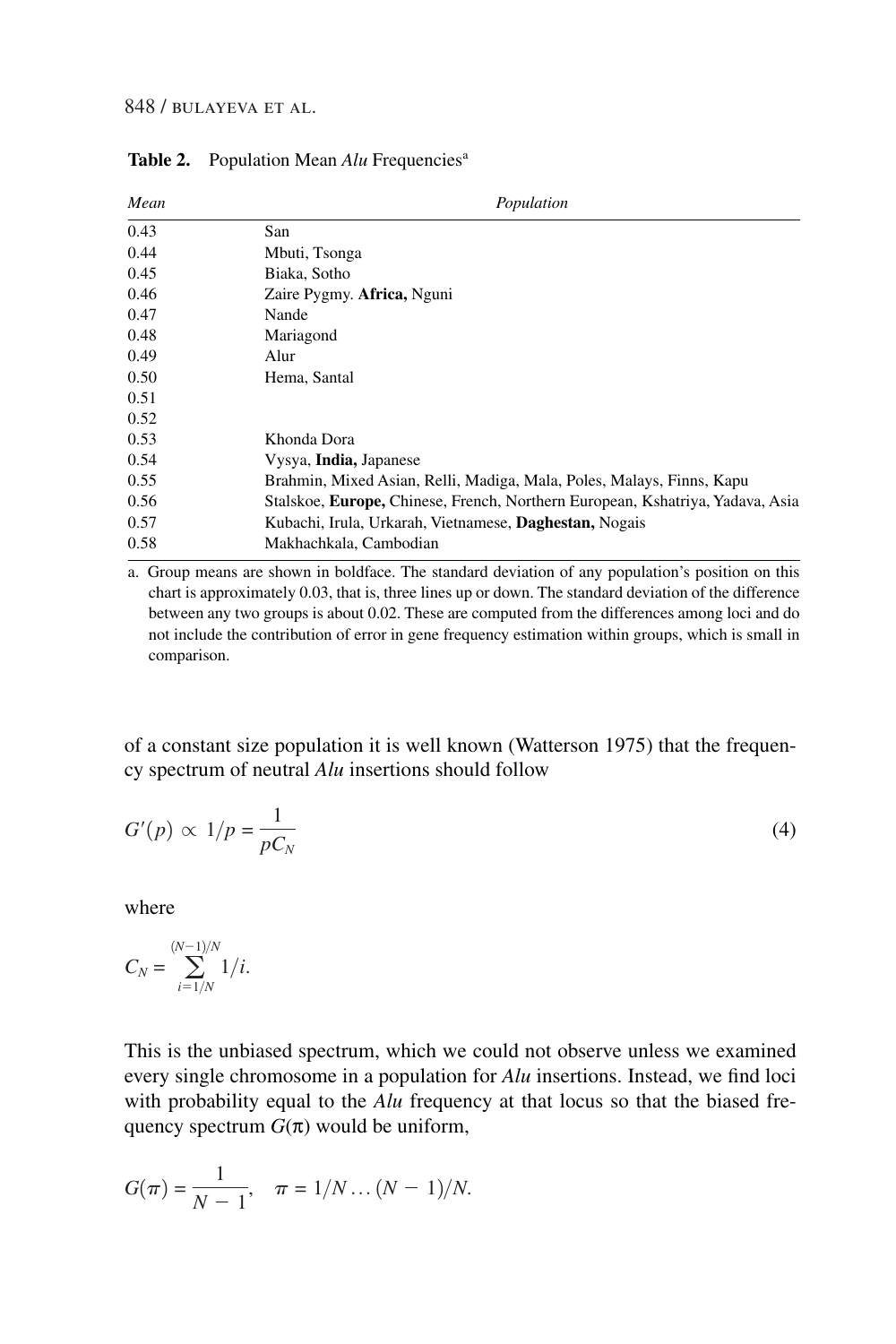with mean 0.5, in reasonable agreement with the world data. This is an important observation since it falsifies the multiregional model of the origin of modern humans (Hawks et al. 2000).

Inferences from many genetic systems agree that the long-term effective size of humanity is ten to twenty thousand (Harpending et al. 1998; Harpending and Rogers 2000). One perhaps unlikely interpretation of this figure is that there were only several tens of thousands human ancestors during the middle and upper Pleistocene.

According to the multiregional hypothesis, our apparent small effective size is a consequence of bottlenecking during the genesis and dispersal of *Homo erectus* approximately 1.8 mya, so that many nuclear gene trees coalesce just prior to this time. The expected time to the most recent common ancestor of a nuclear locus is 4N generations, according to standard coalescence theory. Assuming 25 years per generation, 1.8 mya corresponds to 72,000 generations, yielding an estimate of human effective size of 18,000. According to this model the population ancestral to modern humans may have been large during the middle and upper Pleistocene, but the bottleneck associated with the appearance of *Homo erectus* compresses the tops of nuclear gene trees, thereby mimicking shorter coalescence trees generated by a small population.

*Alu* frequencies now provide a simple test of this hypothesis because gene trees with shallow tops should lead to an excess of low frequency *Alu*s in contemporary populations. With the top of the gene tree drastically shortened, there would be a relative shortage of old common insertions in contemporary populations.

The effect of multiregional evolution on *Alu* frequencies is simple to evaluate with the simulation. If we postulate that the effective size of our ancestors was 30,000 throughout the Pleistocene, rather than 10,000, then without the dispersal event at 1.8 mya the mean time to MRCA for gene trees would be 120,000 generations or 3.75 million years. Under the multiregional hypothesis these trees are "flattened" at 1.8 million years ago. If we simulate a population that has been 30,000 since 1.8 million years ago and was 3000 before that, the world mean *Alu* frequency would be between 0.3 and 0.4. If the effective size since the event was 100,000, then we would observe a contemporary mean *Alu* frequency of 0.19. Our finding that the contemporary human mean *Alu* frequency is about 0.50 falsifies the multiregional hypothesis, since full multiregional evolution since the dispersal of *Homo erectus* would correspond to an effective size of a quarter million or so (Harpending et al. 1993). The *Alu*s tell us that that did not happen.

**Population Differences in Mean** *Alu* **Frequency.** A conventional calculation (Harpending and Jenkins 1973) of normalized variances, covariances, and genetic distances is given in Table 3 with the world centroid taken to be the simple mean of mean *Alu* frequencies for each major group of populations. The similarity of the Daghestan group to Europe is apparent.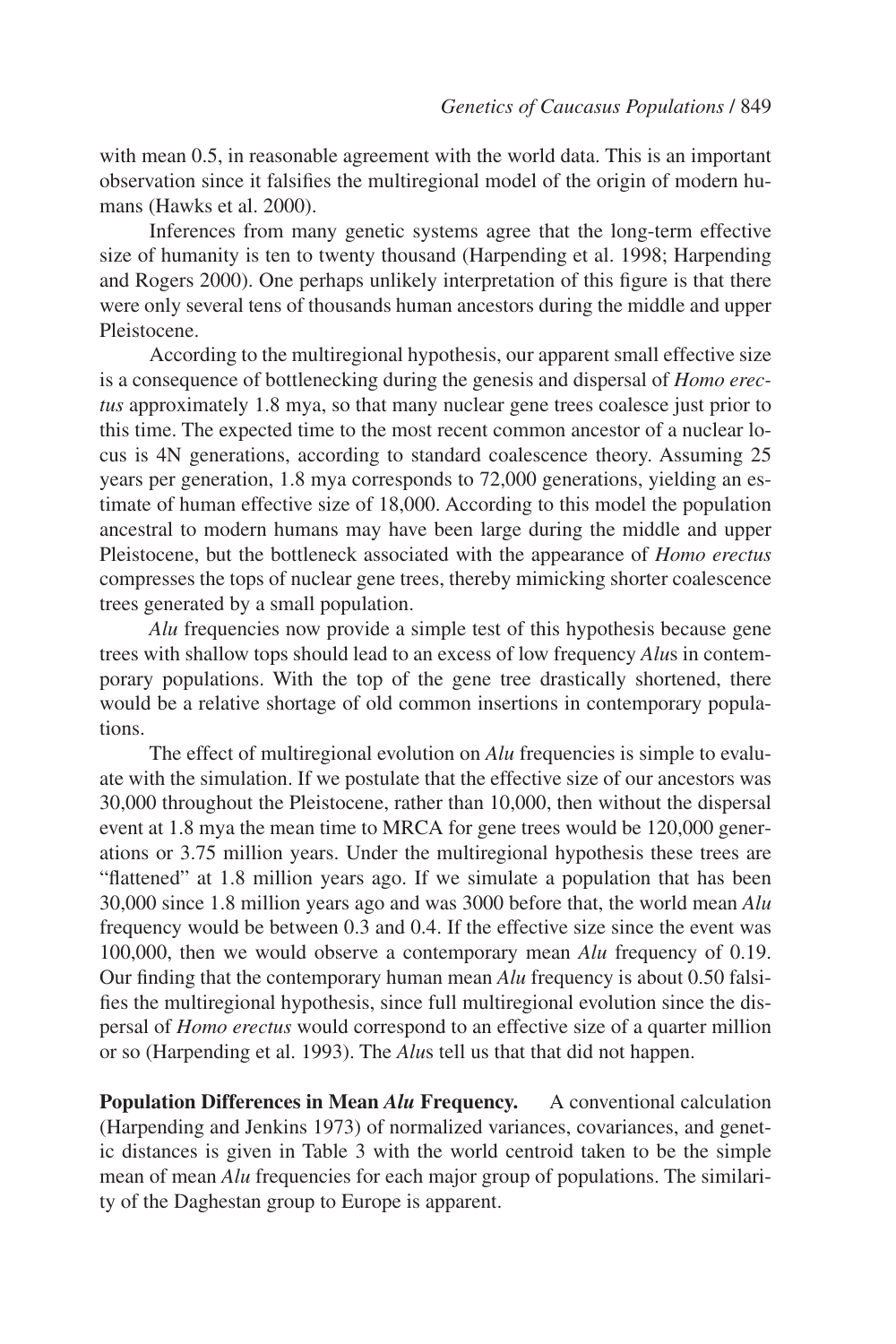|           | Europe   | Africa   | Daghestan | Asia  | India |
|-----------|----------|----------|-----------|-------|-------|
| Europe    | 0.049    | 0.343    | 0.031     | 0.162 | 0.087 |
| Africa    | $-0.060$ | 0.196    | 0.313     | 0.399 | 0.301 |
| Daghestan | 0.022    | $-0.045$ | 0.027     | 0.112 | 0.055 |
| Asia      | $-0.018$ | $-0.064$ | $-0.004$  | 0.076 | 0.086 |
| India     | $-0.004$ | $-0.037$ | 0.001     | 0.010 | 0.030 |

**Table 3.** Genetic Statistics Describing the Similarities of Five Major Population Groups<sup>a</sup>

a. Normalized variances and covariances *r* around the contemporary world mean are on the diagonal and below, while genetic distances are above the diagonal. The distances are computed as  $d_{ab} = r_a$  $+r_b - 2r_{ab}$ .

If we assume that ancestors of Africans were the source population of modern humans and that African ancestors were demographically successful before the diaspora, then it may be more appropriate to use the African mean *Alu* frequencies as the world centroid. Table 4 shows covariances, variances, and genetic distances computed in this way. With this perspective  $F_{ST}$  measures dispersal from Africa, and it is identical to the mean genetic distance from Africa: it is 0.32 computed in this way. Note that genetic distances among the populations are essentially unchanged in spite of the change of assumption about the inferred ancestral population.

Since the normalized covariances in Table 3 are around a contemporary world mean while those in Table 4 are around a hypothesized ancestral mean, we refer to the former as *r*s and the latter as *R*s. We can also use differences in mean *Alu* frequency among populations to estimate the *R*s, as we discuss next.

In order to use the model of biased *Alu* frequencies as products of ascertainment discussed above, we need to identify the population from which ascertainment chromosomes were drawn. The source of the chromosomes is not publicly known, so we are forced to proceed with the assumption that they were European. Another likely possibility is that they were a mixture of European and Asian chromosomes, in which case we would simply merge Asian and Europeans into a category "Eurasian" in the discussion that follows.

Equations (2) and (3) show that the mean of current biased *Alu* frequencies should be equal to or higher than that of the biased ancestral distribution *G,* and that the difference can be used to estimate the amount of drift of the ascertainment population since the diaspora. For example, if ascertainment chromosomes were drawn from Europeans (a possibility) and if the ancestral ascertained mean were 0.46 (assuming African populations have been large and drifted little since the diaspora), then an estimate of the total drift of Europeans from the ancestral mean is

$$
R_{\text{European}} = \frac{0.56 - 0.46}{0.55} = 0.18,
$$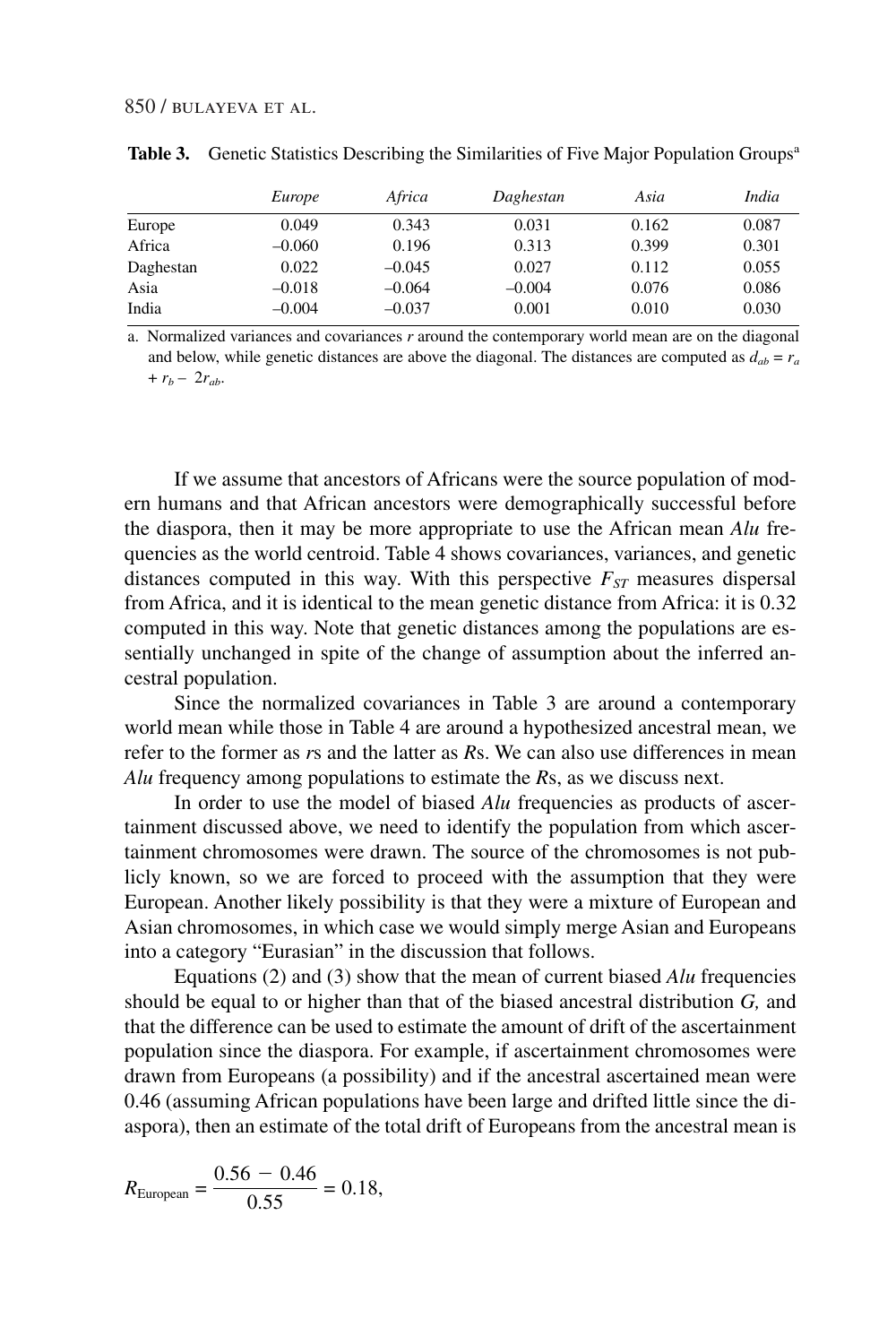|           | Europe | Daghestan | Asia  | India |
|-----------|--------|-----------|-------|-------|
| Europe    | 0.338  | 0.030     | 0.159 | 0.085 |
| Daghestan | 0.308  | 0.308     | 0.110 | 0.054 |
| Asia      | 0.286  | 0.296     | 0.393 | 0.085 |
| India     | 0.274  | 0.275     | 0.302 | 0.296 |

**Table 4.** Genetic Statistics Describing the Similarities of Four Major Population  $Groups<sup>a</sup>$ 

a. This table is like Table 3 except that the world centroid is the contemporary African mean. Normalized covariances are on the diagonal and below, while genetic distances are above the diagonal. The distances are computed as  $d_{ab} = r_a + r_b - 2r_{ab}$ .

which should be compared with the diagonal entry for Europe of 0.338 in Table 4. If the ancestral biased mean *Alu* frequency was as low as 0.43, as it is among Bushmen today, the corresponding estimate of European *R* is 0.25, closer to the estimate from contemporary frequency differences of 0.34.

Calculations based on contemporary mean *Alu* frequencies provide us with a partial picture of human differentiation since the diaspora. We have the normalized variance of one population, that from which ascertainment chromosomes were drawn, and normalized covariances between the ascertainment population and the others. This means that they give us one row and column of the matrix *R*. We can fill in the rest of the matrix from genetic distances among the populations. The justification is that the *R*s are covariances around an ancestral set of gene frequencies, and this covariance matrix can be broken down into the sum of covariances around current gene frequencies and the normized squared difference between current and ancestral mean frequencies, that is

$$
R=r+\left( 1-r_{ST}\right) R_{0},
$$

where  $r_{ST}$  is an average of the diagonal entries of  $r$  and  $R_0$  is a number that is the normalized mean squared difference between current and founding frequencies. This is equivalent to Wright's hierarchical decomposition of *F* statistics.

Following up with the assumption of European ascertainment, equation (3) together with the genetic distances given in either Table 3 or Table 4 allows us to "fill in" the normalized covariance matrix implied by population differences in mean *Alu* frequency. The average diagonal entry of this reconstructed matrix is 0.22, which should be comparable to the mean of the diagonal in Table 4, which is 0.33. If we assume that the ancestral biased mean *Alu* frequency was 0.40 instead of 0.46, we obtain comparable estimates from the two approaches.

At any rate, world *Alu* frequencies are in accord the accepted view of a primarily African origin of our species and with mild bottlenecking associated with the exodus from Africa. There is weaker support for southern African Khoisan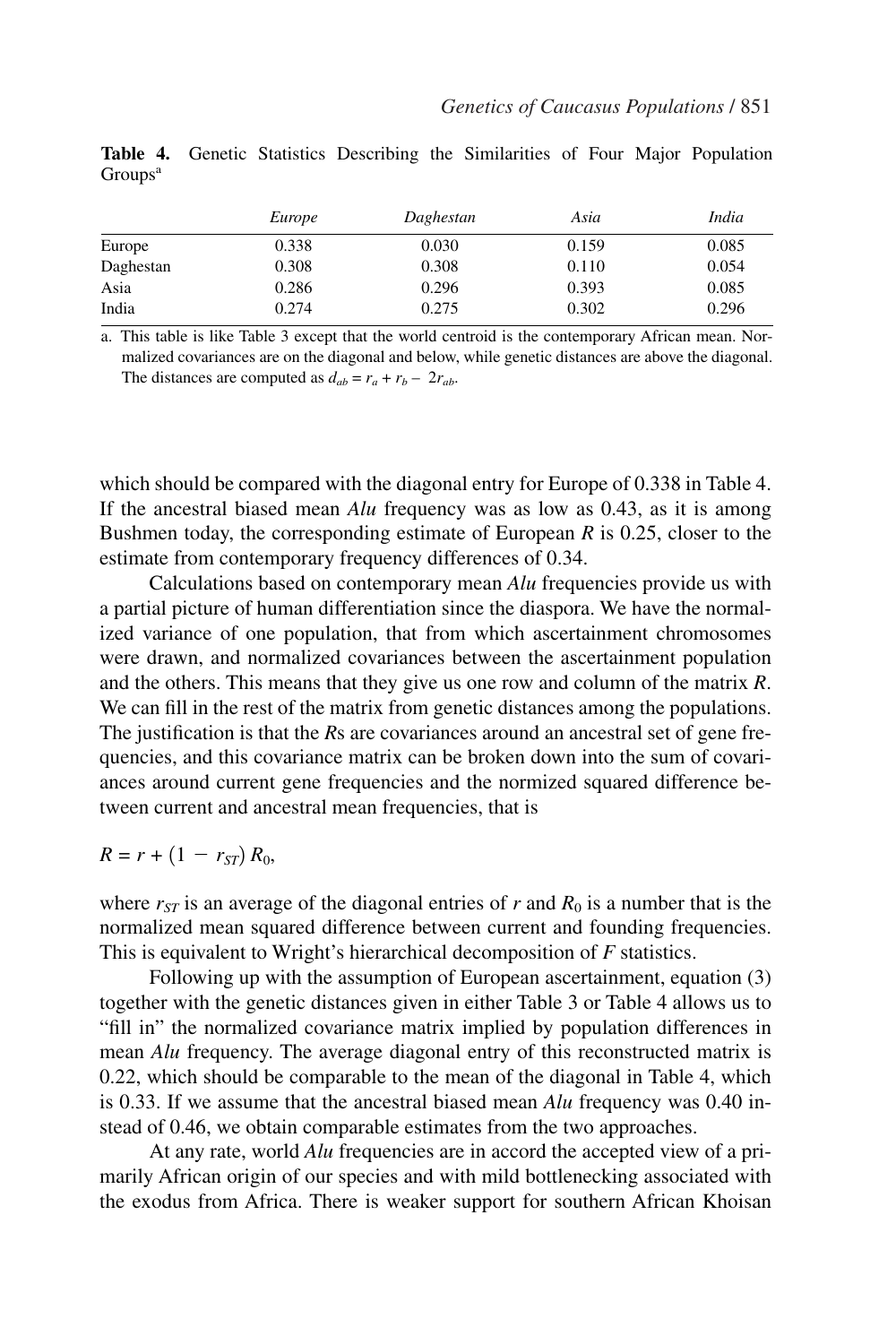speakers as the best genetic representative we have of the source for the populations of Daghestan, as well as for several southeast Asian groups as genetic representatives of derived populations with population histories of extensive genetic drift. We expect that New World populations will have even higher mean frequencies of insertions of this *Alu* panel.

For an isolated population, *R* follows

 $R(t) = 1 - e^{-t/2N}$ ,

where  $t$  is time in generations and  $N$  is the effective size of the population (Crow and Kimura 1970). Substitution of  $R = 0.18$  for Europe yields  $t/2N = 0.22$ . If the diaspora occurred 40,000 years ago, equivalent to 1600 generations, our estimate of the effective size of humanity outside Africa is about 4000, corresponding to a census size of perhaps 10,000. One good possibility is that this number reflects the size of the "wavefront" of a wave of advance of modern humans out of Africa. Eswaran (2002) shows that during a wave of advance of a new advantageous genotype the wavefront is relatively genetically isolated, leading to its acting as a rolling genetic bottleneck that drastically reduces genetic diversity as it passes. A mechanism like this is the current best explanation for the apparent low human effective size shown by our DNA.

*Acknowledgments* This research was supported by the National Institutes of Health through grant GM-59290 and by the National Science Foundation through grant SBR-9818215. The mtDNA sequences and *Alu* frequency tables used in this paper are available at: http://harpend.dsl.xmission.com/daghestan\_data.

*Received 5 January 2002; revision received 16 July 2003.*

# **Literature Cited**

- Aglarov, M. 1988. *A Rural Community in Highland Daghestan in XVII and Beginning XIX Centuries.* Nauka, Moscow.
- Barbujani, G., I. Nasidze, and G. Whitehead. 1994. Genetic diversity in the Caucasus. *Hum. Biol.* 66(4):639–668.
- Bulayeva, K. 1991. *Genetic Basis of Human Psychophysiology.* Nauka, Moscow.
- Crow, J.F., and M. Kimura. 1970. *An Introduction to Population Genetics Theory.* New York, NY: Harper and Row.
- Eswaran, V. 2002. A diffusion wave out of Africa—The mechanism of the modern human revolution? *Curr. Anthropol.* 43:749–774.
- Gadjiev, A. 1971. *Anthropology of Small Daghestanian Populations.* Daghestan Branch of the USSR Academy of Sciences, Makhachkala.
- Gammer, M. 1994. *Muslim Resistance to the Tsar: Shamil and the Conquest of Chechnia and Daghestan.* London, UK: Frank Cass.